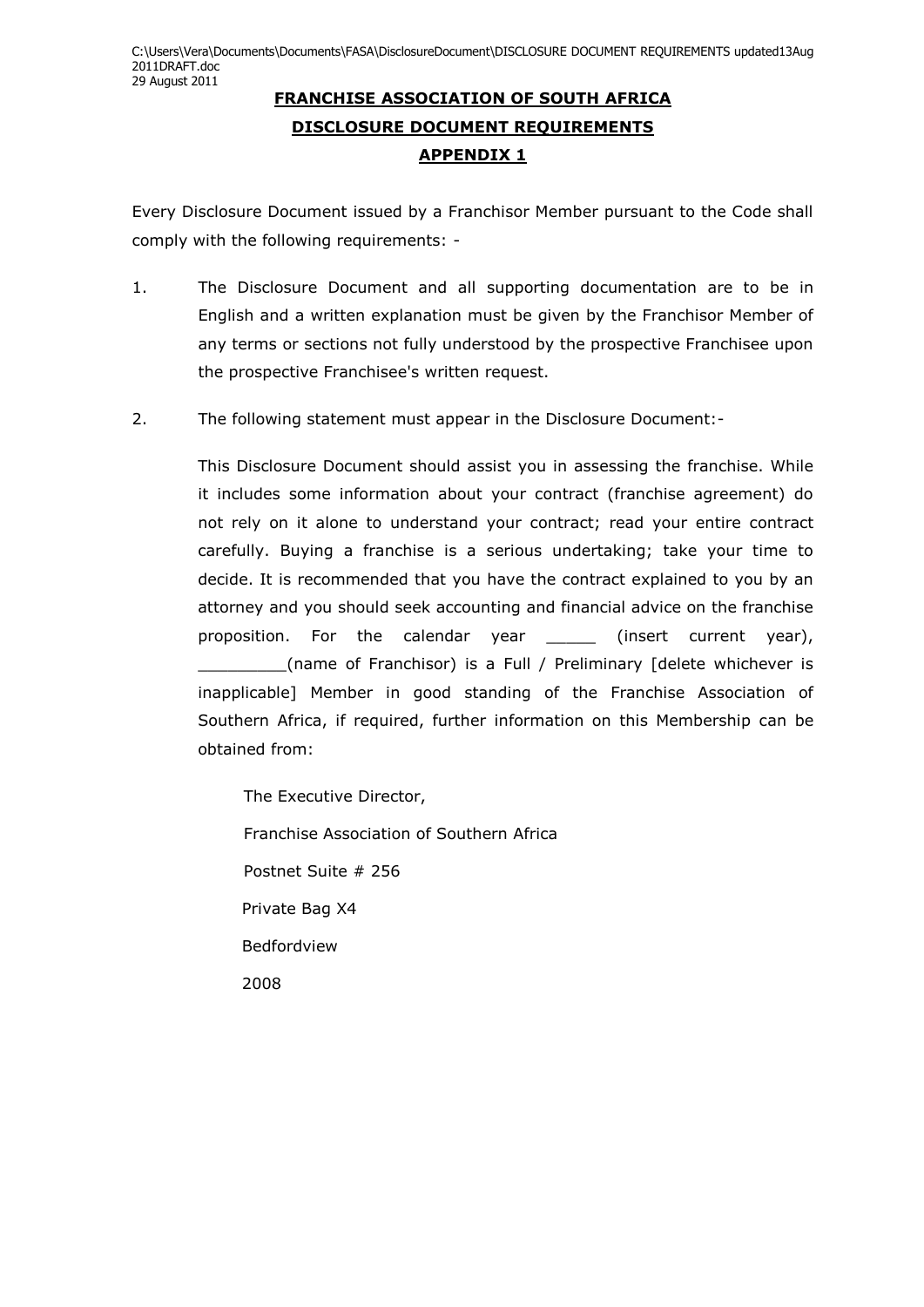- 3. The Disclosure Document shall contain at least the following information in regard to the Franchisor Member:
- 3.1 Its legal name, trading name, registered office and franchise business office, street address, postal address, e-mail address, telephone number and fax number.
- 3.2 A statement to the effect that it is a member of FASA and whether it is a Full or Preliminary Franchisor Member.
- <span id="page-1-0"></span>3.3 The name, identity number, cellular telephone number, e-mail address, town of residence, job titles and qualifications of its executive officers;
- 3.4 Save where the Franchisor Member is a company listed on any stock exchange, details of any proprietor/s, member/s and/or shareholders if they are different from the persons referred to in paragraph [3.3 above.](#page-1-0)
- 3.5 A resume of the its business experience and that of each of its executive officers, listed in terms of paragraph [3.3 above,](#page-1-0) including:-
- 3.5.1 Details of any other franchise operation conducted, whether alone or with others, by the Franchisor Member and/or any of its executive officers in the past 5 (five) years and, if such operation has been discontinued, the reason for such discontinuation;
- 3.5.2 The period of time that the Franchisor Member, or its predecessors in title, have carried on any business of the type that it is contemplated will be carried on by the prospective franchisee pursuant to the conclusion of a Franchise Agreement between the Franchisor Member and himself ("a Franchised Business"); and
- 3.5.3 The period of time that the Franchisor Member has been engaged in franchising Franchised Businesses;
- 3.6 In the event that the Franchisor Member is a subsidiary or a member of a group of companies, or the holder of a master franchise or license: -
- 3.6.1 Details of the ultimate parent or holding company, or master franchisor/licensee, as the case may be, including its name and country of incorporation;
- 3.6.2 Details of all subsidiary companies of the Franchisor Member and its holding or parent company, including their names, countries of incorporation and the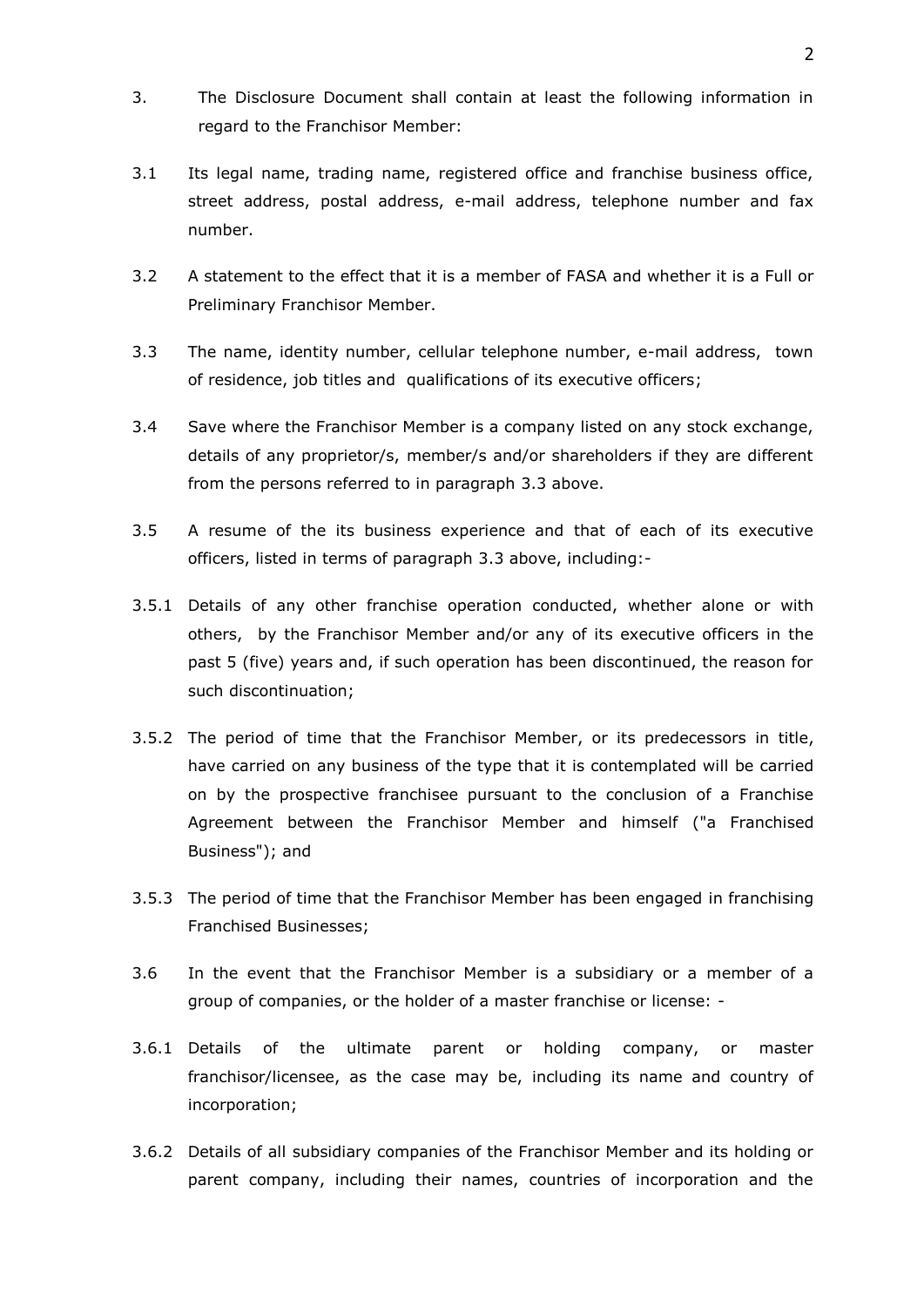percentage of the share capital held by the Franchisor Member or its holding or parent company;

- 3.7 Details of any material debt, criminal, civil or administrative proceedings in which the Franchisor Member was cited as the defendant, respondent or accused during the period of five years preceding date upon which the Disclosure Document must be provided;
- 4. The Disclosure Document shall include a summary of the main particulars and features of a Franchised Business and how they were developed.
- 5. Copies of the certificates of registration of the Franchisor's Member trademark/s, alternatively the applications for the registration of any trademark/s filed by or on behalf of the Franchisor Member must be annexed to the Disclosure Document, and details of any threatened or pending litigation in relation to any of them must be supplied. In the event that the Franchisor Member's trademarks are registered in the name of another person or entity ("the registered owner"), then the Franchisor Member must provide details of the registered owner and must further provide a copy of the agreement between the Franchisor Member and the registered owner, in terms of which the Franchisor Member is entitled to use the said trademarks.
- 6. The names and contact details of all persons or entities, if any, that ceased to be Franchisees of the Franchisor Member during the 3 (three) previous financial years of the Franchisor Member, or the period for which the Franchisor Member has been conducting franchised business (whichever period is the shorter), must be provided, together with an indication of the reasons for which such persons or entities have ceased to be Franchisees.
- 7. The Disclosure Document must contain a summary of the material terms of the franchise agreement, containing at least the following information: -
- 7.1 a statutory notice in terms of section  $7(2)(a)$  of the Consumer Protection Act stating:

"A franchisee may cancel a franchise agreement without cost or penalty within 10 business days after signing such agreement, by giving written notice to the franchisor."

7.2 particulars of any restrictions (e.g. territorial restrictions) to be imposed on the prospective Franchisee;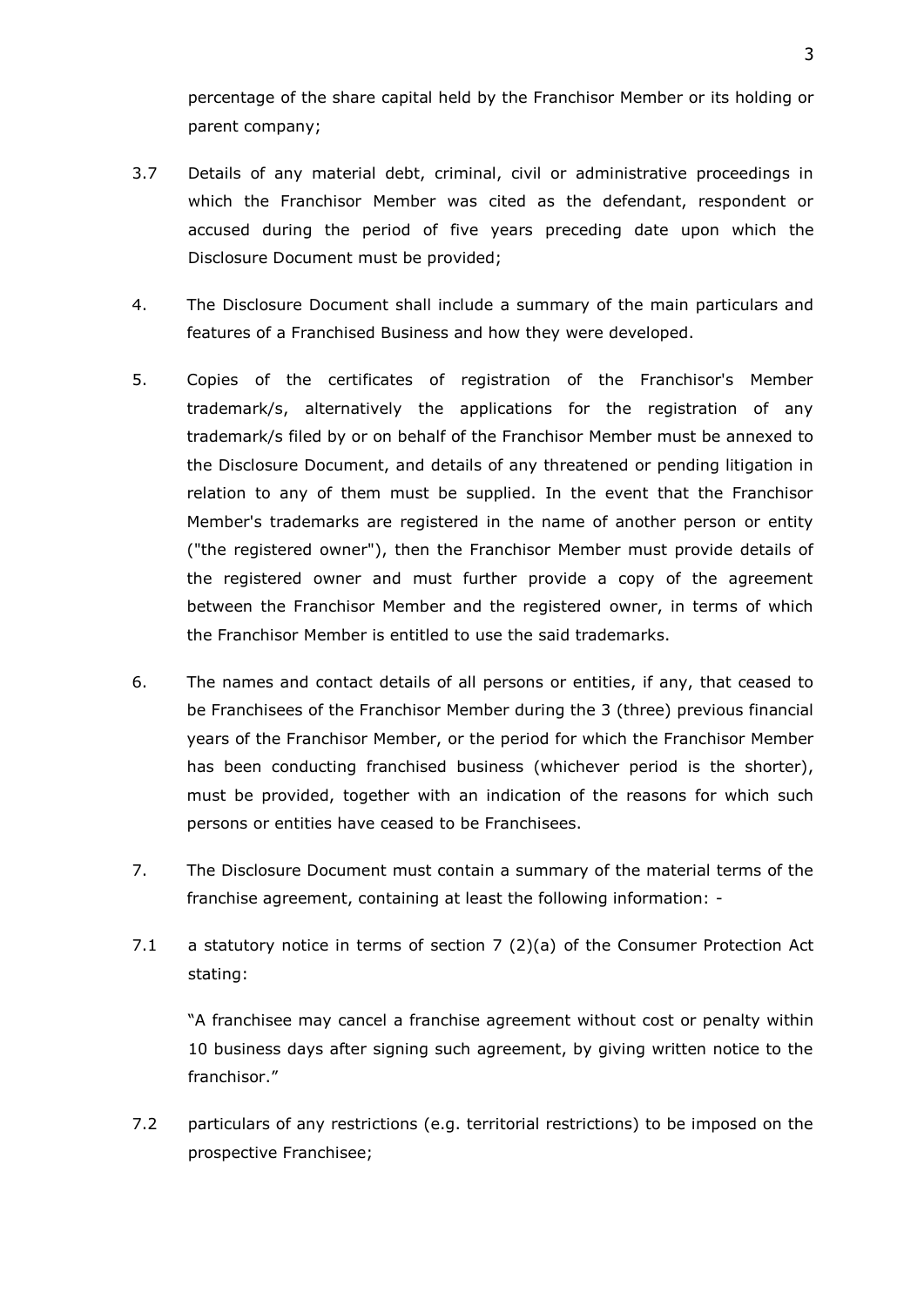- 7.3 the nature and extent of the Franchisor's involvement or approval in the process of site selection;
- 7.4 a summary of the terms and conditions relating to termination, renewal, and assignment of the Franchise Agreement and to the goodwill of the Franchised Business that it is contemplated will be carried on by the prospective franchisee concerned ("the Outlet");
- 7.5 a summary of the main obligations of the Franchisor (including initial and ongoing training to be provided);
- 7.6 a statement as to whether the territory or site at which the Outlet is to be conducted has been subject to any previous trading activity, particularly by a Franchised Business, and whether such business was franchised by the Franchisor Member or by a third party;
- 7.7 a statement that the Franchise Agreement and its implementation are subject to all applicable laws from time to time in force in the Republic of South Africa and any other territory in which the prospective franchisee may carry on business.
- 8. A codicil may be annexed to the Disclosure Document containing additional information specific to the Outlet, including, without limitation specific rental provisions, Franchisor head-lease and master license information related to such outlet.
- 9. Should the Franchise Agreement contain any provision obliging the franchisee to enter into any other agreement/s whatsoever, the Disclosure Document must contain a statement to the effect that the prospective franchisee can request copies of any such agreements.
- 10. The Disclosure Document must contain full particulars of the financial obligations of the Franchisee in terms of the Franchise Agreement or otherwise related to the Outlet including:
- 10.1 the initial fee payable to the Franchisor on the signing of the Franchise Agreement, including the purpose for which it is to be applied, e.g.: access to intellectual property, cost of training, legal and financial charges or profit for the Franchisor.
- 10.2 the funds required to establish the Outlet including, purchase or lease of property, site conversion costs, décor and signage, equipment, furniture, hiring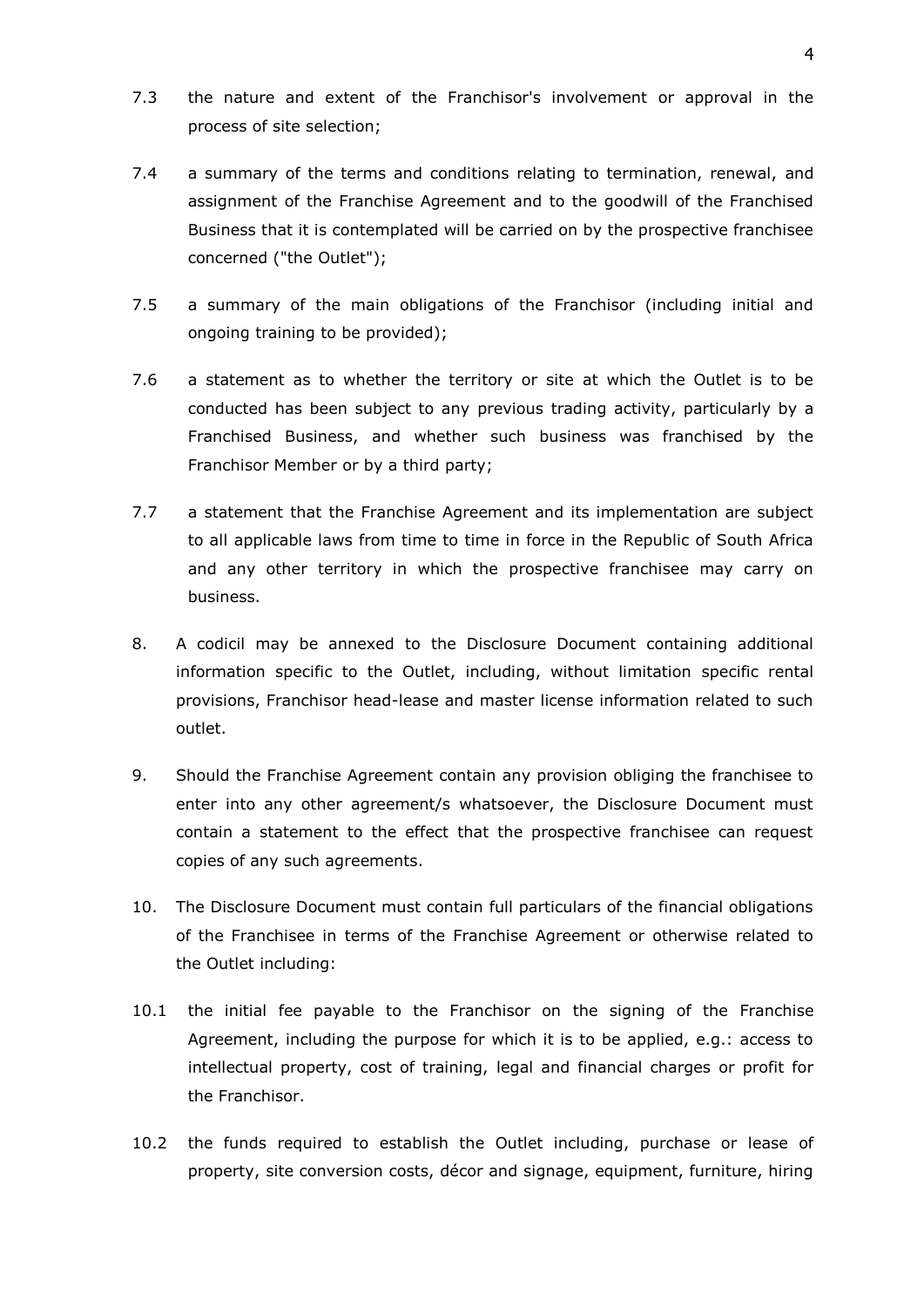and training of staff, opening stock, legal and financial charges, as may be applicable;

- 10.3 the initial working capital setting out the basis on which it is calculated;
- 10.4 the total investment required including at least, the upfront fee, establishment costs, initial working capital and any other funding;
- 10.5 a clear statement as to whether or not any expenses, any salary/wages of employees of the franchised business and the costs of servicing loans are included in the purchase price.
- 10.6 the amount of funding that is available from the Franchisor Member, if any, and the applicable conditions;
- 10.7 the total amount that the Franchisee must contribute towards the necessary funding before borrowing;
- 10.8 ongoing amounts payable to the Franchisor Member, with details as to:-
- 10.8.1 whether the amounts are fixed or variable;
- 10.8.2 whether all or part of the amounts are built into the cost of goods or services that must be purchased from the Franchisor Member or other preferred suppliers;
- 10.8.3 the dates, or intervals, at which the amounts fall due (e.g. three months after trading by the Franchisee commences);
- 10.8.4 if any fee is payable in respect of management services provided by the Franchisor Member, details of such services;
- 10.8.5 if any contribution is payable to a fund for the purpose of advertising and marketing, it should be indicated ;
- 10.8.6 what types of advertising and marketing services can be expected;
- 10.8.7 whether the costs of advertising and marketing specific to the Outlet, or to particular region/s, are paid from this fund;
- 10.8.8 whether franchisees are entitled to participate in the decision making on advertising and marketing matters.
- 11. The basis of calculation of any funds collected by the Franchisor Member from the Franchisee Members for the purpose of marketing, advertising or any other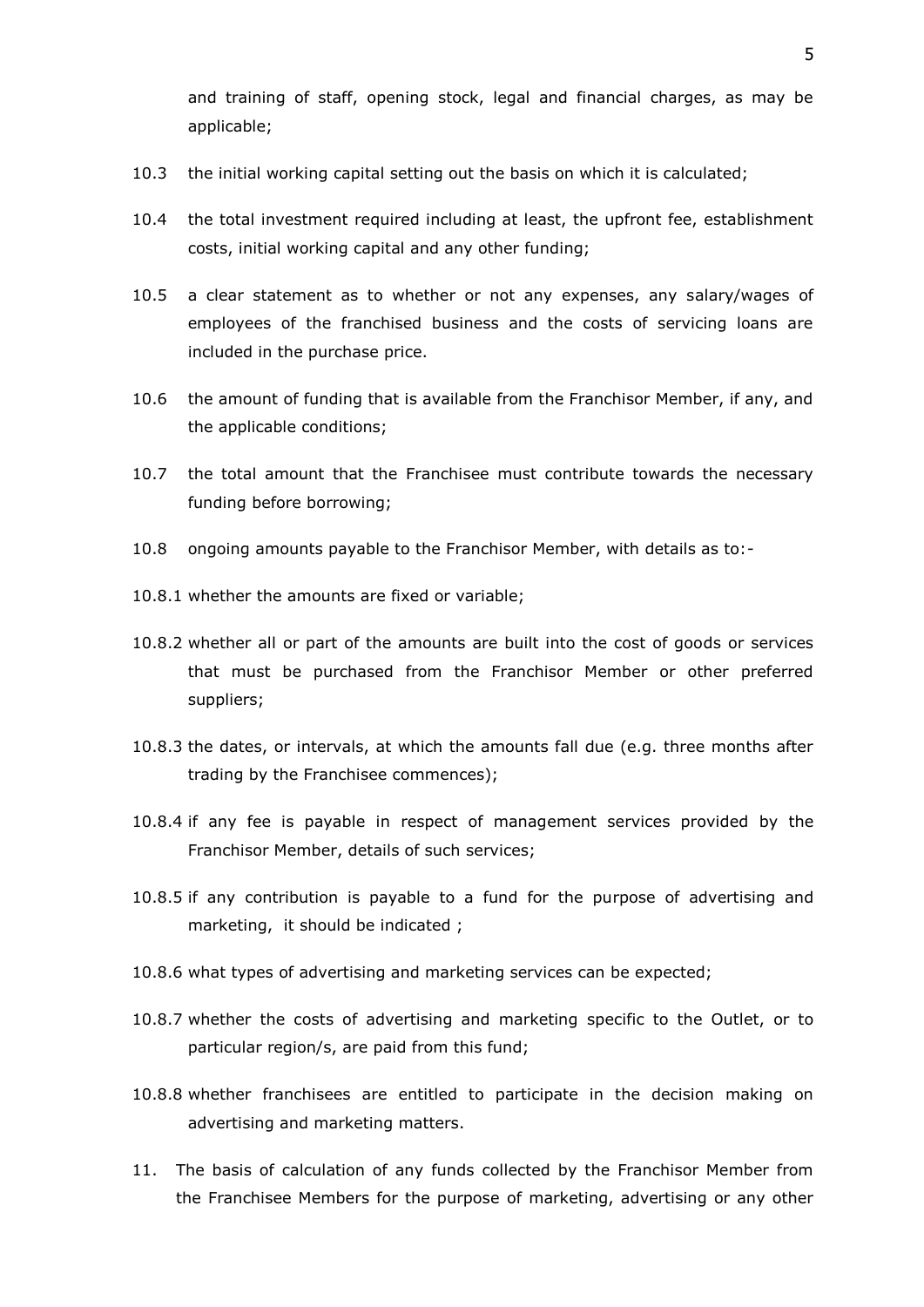related purpose expressed either as an amount or a percentage must be disclosed in the Disclosure Document.

- 12. The Disclosure Document must include a viability statement given by the Franchisor Member's directors or principals, containing key financial information regarding the turnover and net profit of the Franchisor Member, and the number of individual outlets franchised by it. The statement must further include a description of the growth of the Franchisor Member's turnover, net profit and the number of individual outlets, if any, franchised by it during the period of twelve months prior to date on which the prospective franchisee receives a copy of the Disclosure Document.
- 13. The following statement must be included in the Disclosure Document and must be dated and signed by an authorized officer of the Franchisor Member:-

"*We certify that there have been no significant or material changes in the company's/Franchisor's financial position since the date of the accounting officer or auditors certificate and the company /Franchisor has reasonable grounds to believe that it will be able to pay its debts as and when they fall due*".

- 14. The Disclosure Document must include a formula /calculation that the Franchisee may utilize to calculate the maximum selling price of the franchised business, should the Franchisee wish to sell its business in the future. The Disclosure Document must set out the factors/assumptions on which the formula /calculation is based.
- 15. The Disclosure Document must include a statement to the effect that any deposits paid by the prospective franchisee will be deposited into a separate bank account and dealt with as provided for in the Code.
- 16. The Franchisor Member must provide written projections in respect of levels of potential sales, income, gross or net profits or other financial projections for the Outlet or Franchised Businesses of a similar nature to the Outlet, with particulars of the assumptions upon which these projections are made.
- 17. Each page of the projections should be qualified in respect of such assumptions and should carry a statement to the effect that such projections in no way represent any form of guarantee or undertaking by the Franchisor to the prospective fFranchisee or any third party that any figures set out therein will be achieved.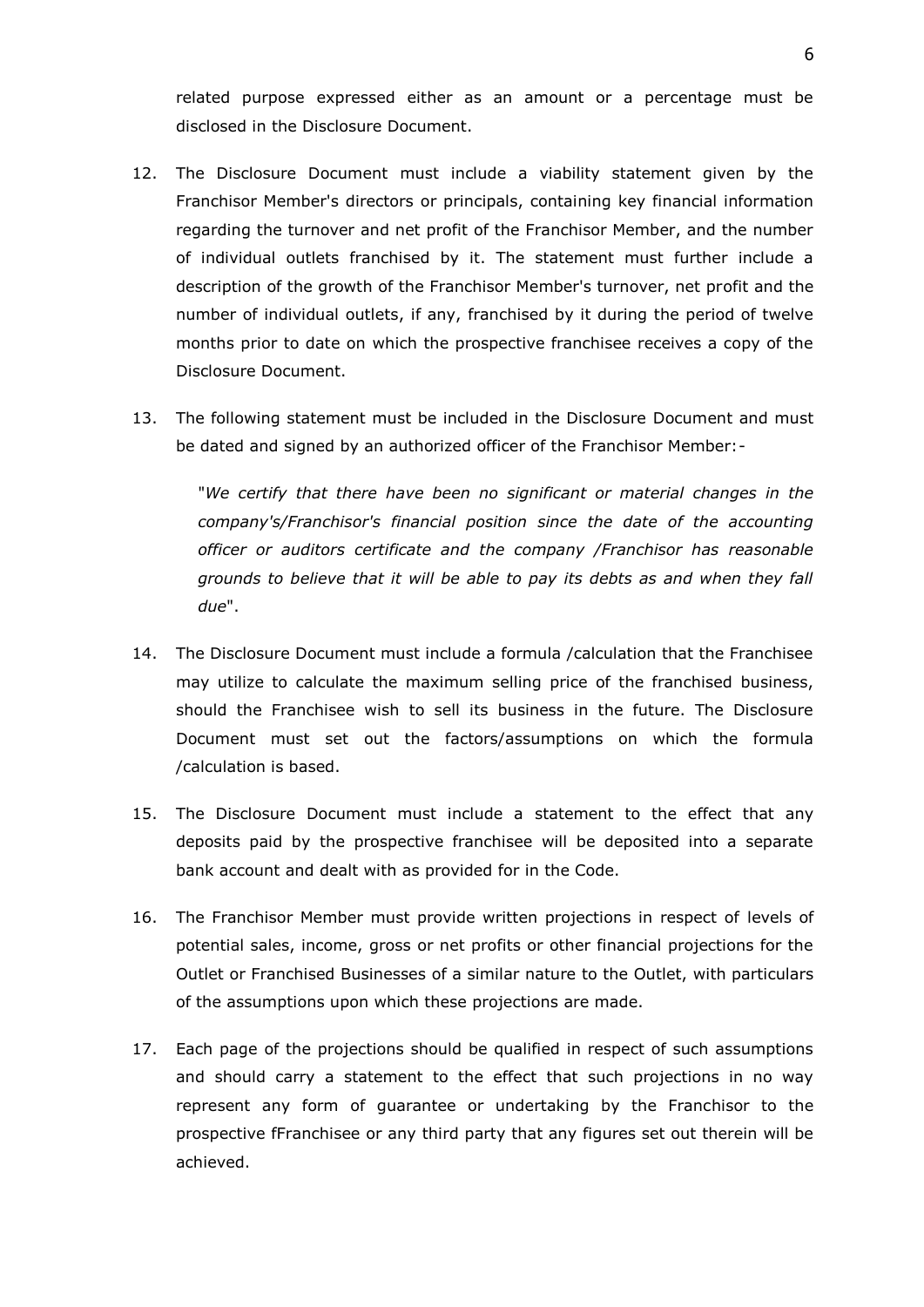- 18. Every Disclosure Document must be accompanied by a certificate on an official letterhead from a person eligible in South African law to be registered as the accounting officer of a close corporation, or the auditor of a company, as the case may be, certifying that:-
- 18.1 the business of the Franchisor Member is a going concern; and
- 18.2 to the best of his/her knowledge, the assets of the Franchisor Member's business exceed its liabilities;
- 18.3 to the best of his/ her knowledge the Franchisor Member is able to meet its current and contingent liabilities.
- 18.4 the Franchisor Member is capable of meeting all of its financial commitments in the ordinary course of business as they fall due; and
- 18.5 the Franchisor Member's audited annual financial statements for the most recently expired financial year have been drawn up :
- 18.5.1 in accordance with sound accounting principles generally accepted in South Africa; and
- 18.5.2 except to the extent stated therein, on the basis of accounting policies consistent with prior years, and
- 18.5.3 in accordance with the provisions of the Companies Act (No. 61 of 1973) as amended, and all other applicable laws, and
- 18.5.4 fairly reflect the financial position, affairs, operations and results of the Franchisor Member as at that date and for the period to which they relate.
- 18. Every Disclosure Document must be accompanied by a list of current franchisees, if any, and of outlets owned by the Franchisor Member, stating, in respect of any franchisee:
- 19.1 the name under which it carries on business;
- 19.2 the name of its representative;
- 19.3 its BEE status,
- 19.4 physical address, and
- 19.5 its e-mail and cellular telephone number